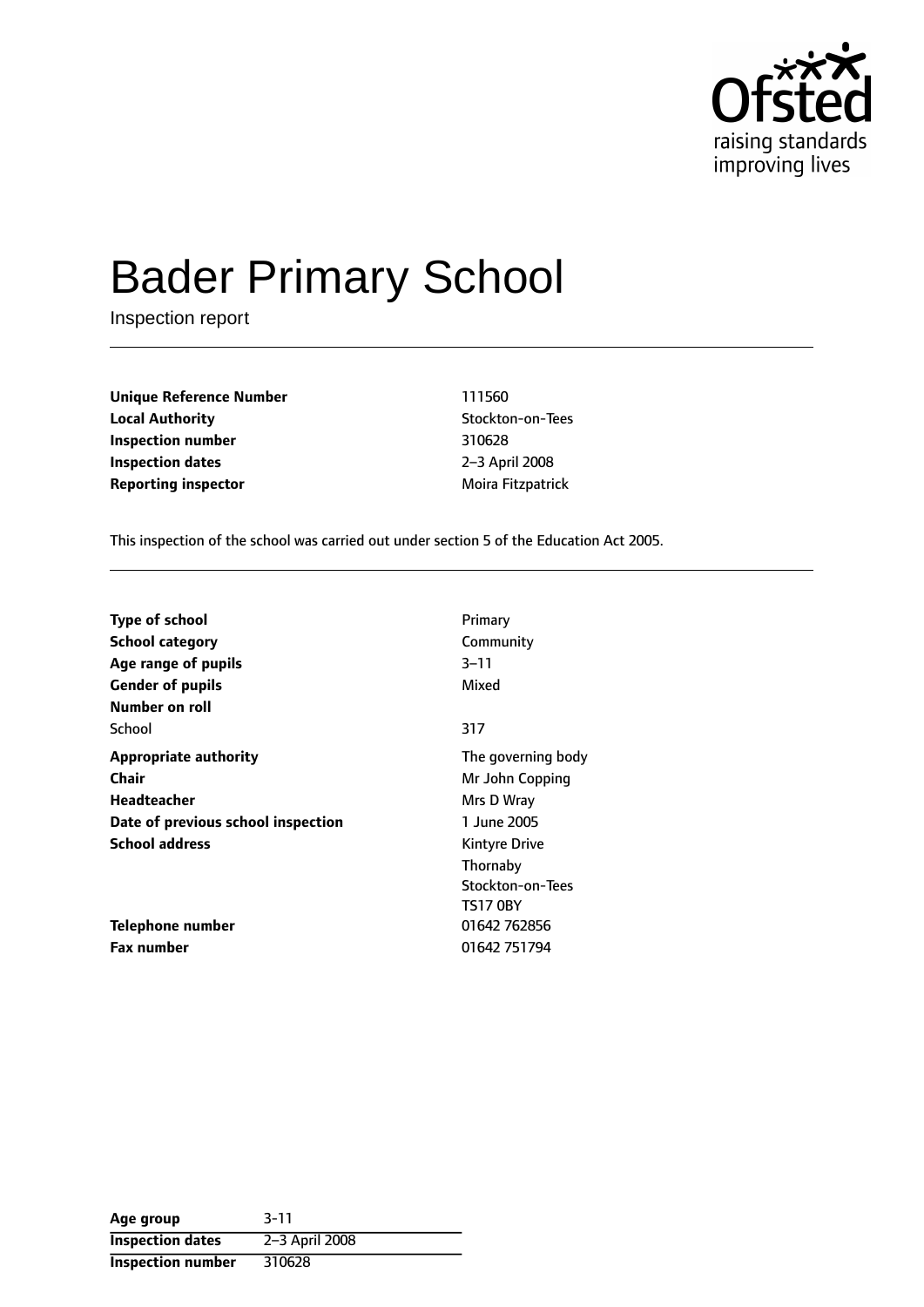.

© Crown copyright 2008

#### Website: www.ofsted.gov.uk

This document may be reproduced in whole or in part for non-commercial educational purposes, provided that the information quoted is reproduced without adaptation and the source and date of publication are stated.

Further copies of this report are obtainable from the school. Under the Education Act 2005, the school must provide a copy of this report free of charge to certain categories of people. A charge not exceeding the full cost of reproduction may be made for any other copies supplied.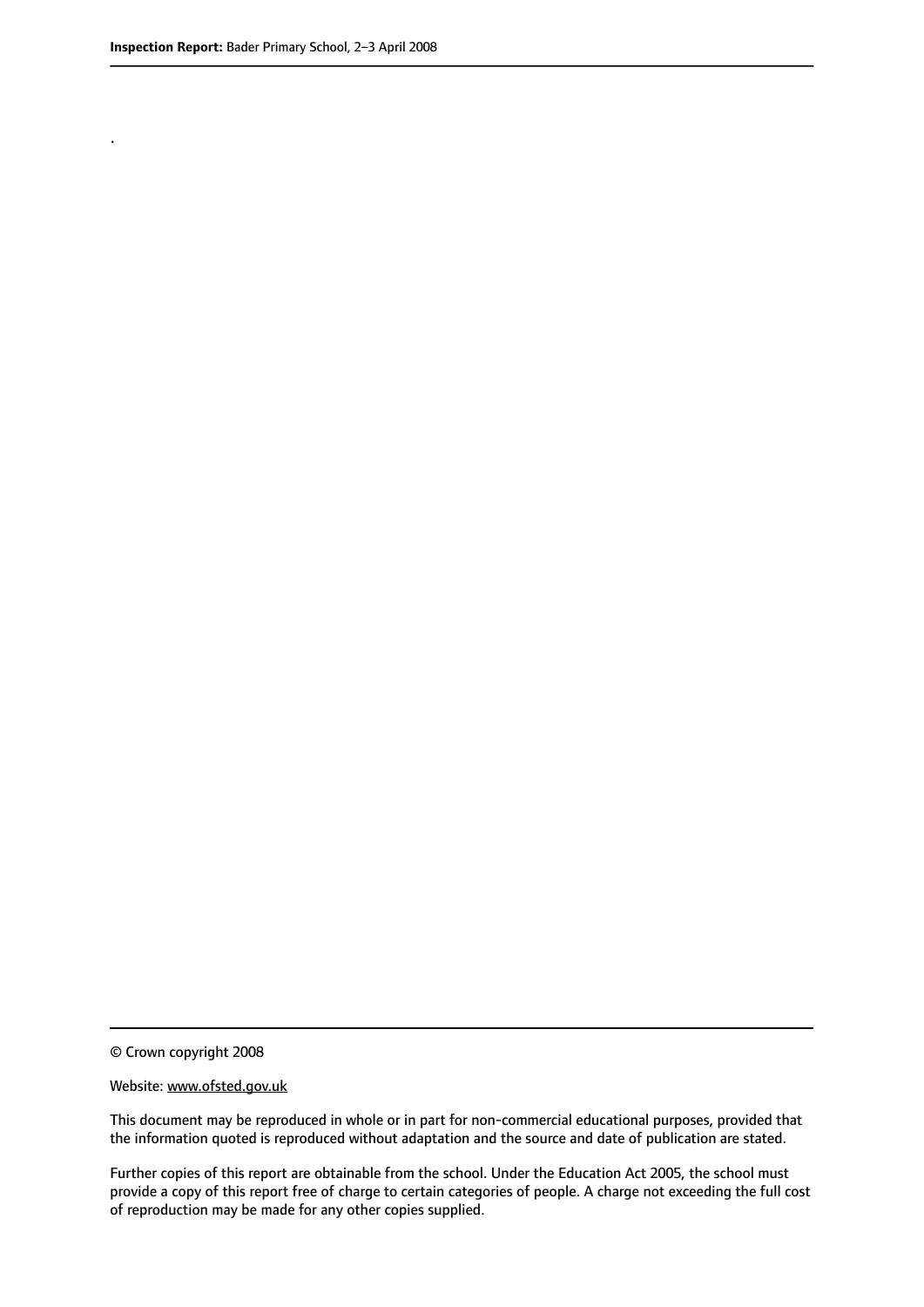# **Introduction**

The inspection was carried out by three Additional Inspectors.

## **Description of the school**

The school is larger than average and nearly all pupils are from White British heritage. The percentage of pupils who are eligible for free school meals is well above average. The proportion of pupils with learning difficulties and/or disabilities is below average, including those pupils with a statement of special educational need. The school has fewer pupils on roll than it had at the time of the last inspection.

## **Key for inspection grades**

| Grade 1 | Outstanding  |
|---------|--------------|
| Grade 2 | Good         |
| Grade 3 | Satisfactory |
| Grade 4 | Inadequate   |
|         |              |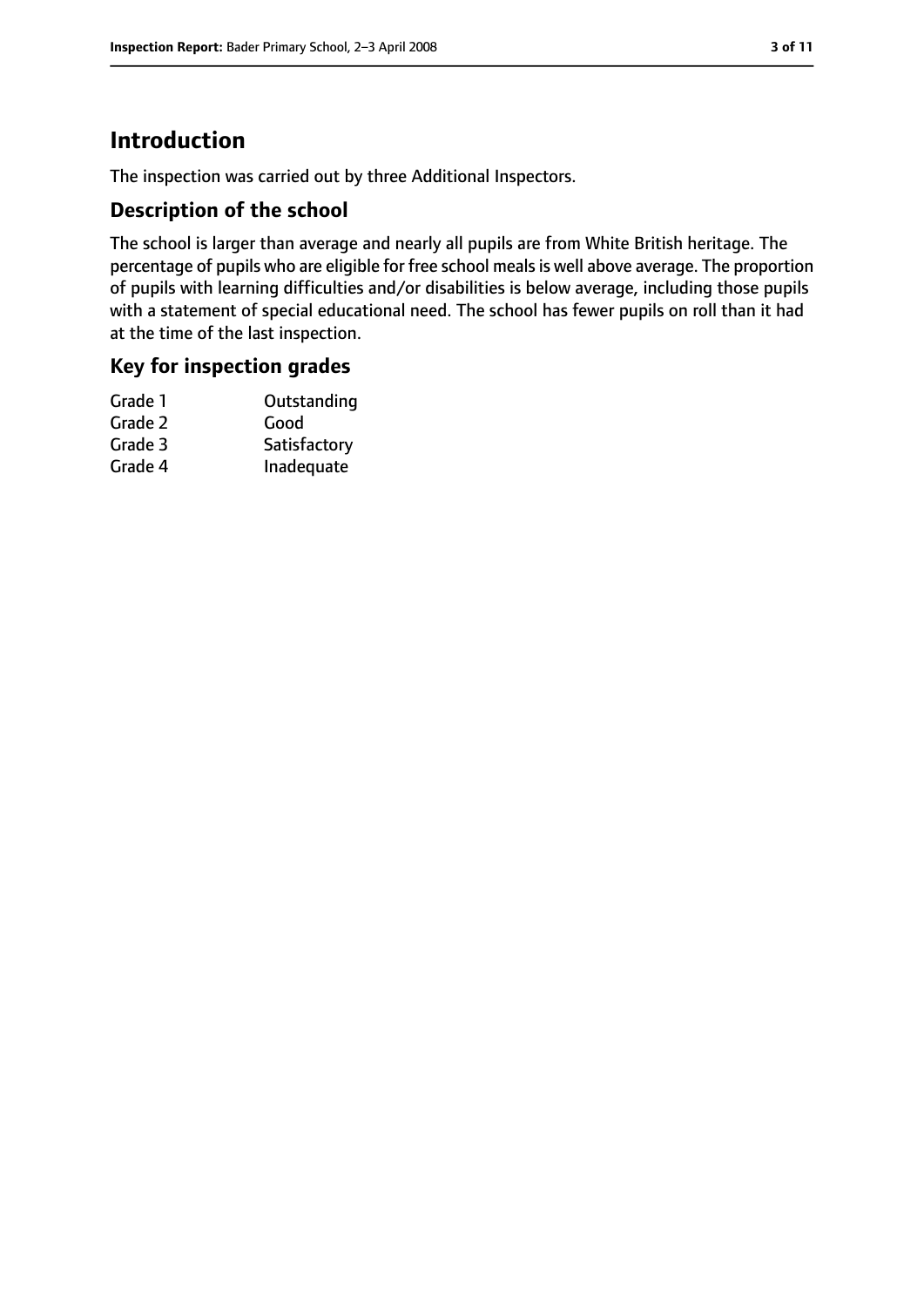# **Overall effectiveness of the school**

#### **Grade: 3**

The school's effectiveness is satisfactory. Standards by Year 6 are average and pupils' achievement is satisfactory. Standards at Year 6 have risen well since the last inspection. At the end of Year 2, current standards are well below average in reading, writing and mathematics and have declined since the last inspection. This is partly owing to lower attainment when children start in Nursery and partly because assessment is not rigorous or accurate enough in Reception and Key Stage 1.

Pupils develop satisfactory personal qualities during their time in school and are keen to take on responsibility and care for others. They understand the importance of their own and others' well-being. Behaviour in lessons is satisfactory and in some classes it is good. The school takes satisfactory care of pupils and ensures that they feel safe and secure. Guidance for learning is good in Key Stage 2 where teachers make accurate assessments and give pupils advice on how to improve. In Key Stage 1, it is satisfactory because pupils do not always have their needs accurately assessed. Teaching is satisfactory. It ensures that pupils make adequate progress over time. In lessons where teaching is good or outstanding, pupils are enthusiastic and learn at a brisk rate. Currently there is too little teaching of this quality. The curriculum is satisfactory and improving asteachers develop more creative approachesto linking topics and make greater use of information and communication technology (ICT).

Leadership and management are satisfactory. The headteacher, well supported by the governors, has successfully steered the school through a number of challenges since the last inspection. Despite falling rolls and a consequent loss of staff she has given a strong and determined lead to raise standards. The allocation of roles in the senior leadership team is not sufficiently well balanced to allow all roles to be discharged effectively, which has caused a difference in the performance of different parts of the school. The school is aware of this and of the need to review roles and responsibilities as the situation stabilises. Subject leaders have developed their role and all make a contribution to identifying where improvements are needed. Governance is satisfactory, though governors are aware that more detailed knowledge of the school is needed by all to support the school's long term development. The school has made satisfactory progress since the last inspection and has the capacity to continue to improve.

## **Effectiveness of the Foundation Stage**

#### **Grade: 3**

Children start in the Nursery with skills that are very low compared to those typical for their age. They make good progress in the Nursery, but by the end of Reception the majority have not yet reached the goals set for their learning and they begin Year 1 with low attainment. Provision and teaching in the Foundation Stage are satisfactory overall. They are good in the Nursery, where accurate assessment and careful planning ensure children have a good start to their learning. Well established routines and clear expectations of behaviour create a calm and secure learning environment for children in the Nursery. Expectations and routines are not so pronounced in the Reception classes where children's behaviour is sometimes noisy and inconsiderate. The provision for outdoor learning is another area where differences are marked, with too few opportunities for Reception children to learn outdoors. Currently the links between Nursery and Reception are not strong enough to enable good practice to be shared and to develop the strengths of the Foundation unit for the benefit of all children. Leadership and management are satisfactory.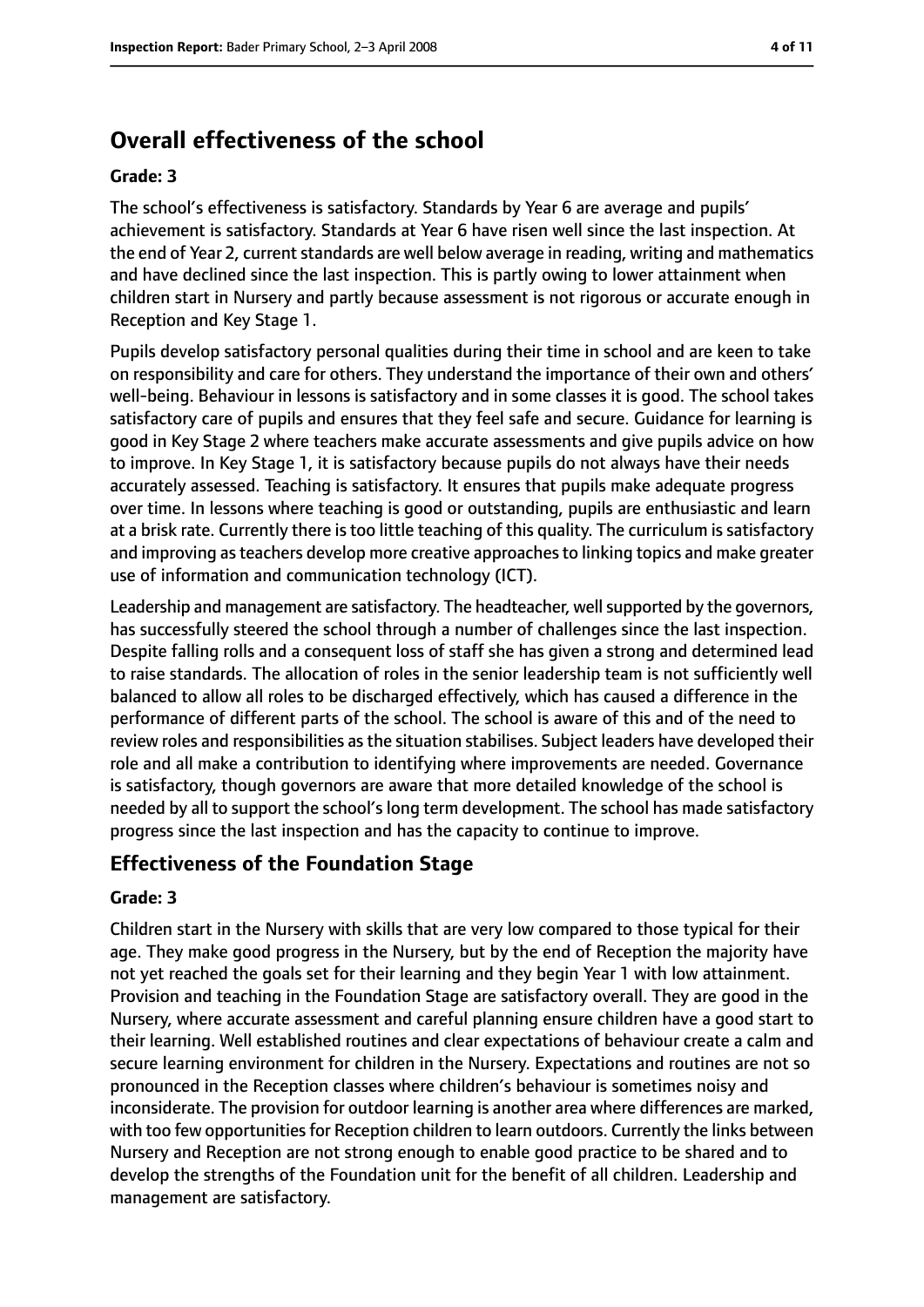## **What the school should do to improve further**

- Raise standards at the end of the Foundation Stage and Key Stage 1.
- Improve the accuracy and use of assessment at the end of the Foundation Stage and in Key Stage 1.
- Improve the quality of teaching and learning.
- Allocate responsibilities within the senior leadership team so that all roles are discharged effectively.

A small proportion of schools whose overall effectiveness is judged to be satisfactory but have areas of under performance will receive a monitoring visit by an Ofsted inspector before their next section 5 inspection.

# **Achievement and standards**

#### **Grade: 3**

Standards are average by Year 6 and pupils' achievement is satisfactory. Pupils' progress is stronger in Key Stage 2 than in Key Stage 1. This is because teaching is stronger and learning is more rapid. By the end of Year 2, pupils' standards currently are well below average in reading, writing and mathematics. Pupils make satisfactory progress overall from their very low starting points in Nursery. Results in the 2007 national assessments at the end of Year 2 were significantly below average, especially in reading. Effective support for these pupils when they joined Year 3 has seen their standards rise well this year.

Standards in Year 6 have risen well in the last four years from well below average to average. Results in national tests in 2007 showed that all groups had made at least satisfactory progress from their starting points and that boys made significantly better progress than girls. Pupils now in Year 6 are on course to reach challenging targets in English, mathematics and science and there is no significant difference in the progress of boys and girls. Pupils with learning difficulties and/or disabilities make the same progress as other pupils in Key Stage 2; in Key Stage 1 their progress is not always as good as others in the class because their needs are not accurately identified.

# **Personal development and well-being**

#### **Grade: 3**

Pupils' personal development, including their spiritual, moral and social development, is satisfactory. Their cultural development is good because pupils respond well to the frequent opportunities they have to find out about their own and others' traditions, and to take part in music and dance. Pupils enjoy school and their attendance is broadly average. Their behaviour in class is satisfactory and in the classes of older pupils it is often good because they are interested in their learning and want to do well. Pupils know what makes a healthy lifestyle. While they do not always make the best eating choices, they do take part in plenty of exercise in and out of lessons. Pupils show sensible attitudes to safety and care for others so that the school is a calm, orderly place in which to learn and pupils say they feel safe and secure. The school council allows pupils to have a say in improving the school and recent suggestions about playground buddies for Key Stage 2 show that pupils listen to the needs of others. Pupils are adequately prepared for their future well-being, with sound personal qualities and basic skills.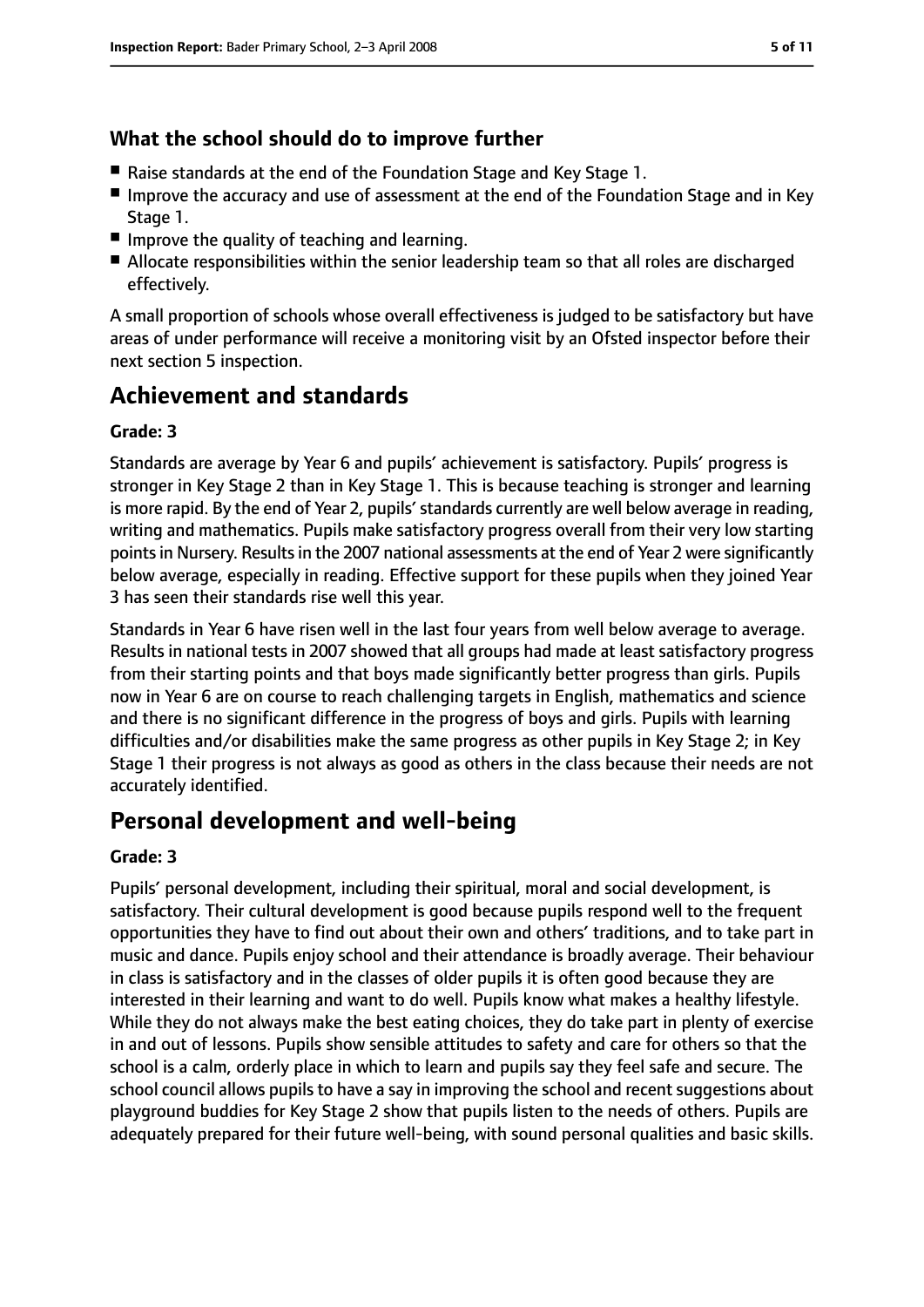# **Quality of provision**

## **Teaching and learning**

#### **Grade: 3**

Teaching and learning are satisfactory. Some good and outstanding lessons were seen during inspection. Teachers' planning is thorough and in the best examples, good use is made of assessment information to plan work that meets the needs of all pupils. Assessment is not used well enough in Key Stage 1, where too often all pupils are given the same work and teachers' expectations are not clearly explained to pupils. Some over-use of worksheets reduces opportunities for these pupils to properly consolidate their basic skills. Teachers use questions to develop pupils' learning and this is best where teachers direct questions at particular pupils to challenge their thinking, rather than ask general questions aimed at all pupils. Most teachers mark pupils' work conscientiously but only a few give clear pointers for improvement and there is too little evidence that this is followed up by pupils to make the necessary improvements. At Key Stage 1, teaching methods are sometimes not appropriate for these pupils. For example, many cannot listen for long periods before losing concentration and becoming restless. They learn best through practical activity and many still need very specific support from an adult to help them make small steps in their learning. These needs are not best served by programmes that do not closely match individual needs.

## **Curriculum and other activities**

#### **Grade: 3**

The curriculum is satisfactory and meets requirements. It is well adapted to meet the needs and interests of different groups of pupils in Key Stage 2, but less so in Key Stage 1. Here there is not enough recognition of the low stage of development of many pupils when they join Year 1. There are some good features in recent curriculum developments to link subjects around a central theme. Themed weeks are beginning to extend pupils' learning and pupils have enjoyed science, book and mathematics'weeks' this year which have allowed them some in-depth study of certain topics. The provision for literacy and numeracy are satisfactory and the provision for ICT is good, preparing pupils well for the future. Older pupils have the opportunity to work with representatives from industry, though they do not have the opportunity to develop enterprise skills. The provision for visits and visitors is another good feature of the curriculum which extends pupils' learning. Provision for out of school clubs is satisfactory, though mainly sports-based.

#### **Care, guidance and support**

#### **Grade: 3**

Care, guidance and support are satisfactory. Staff have worked well to improve behaviour and reduce exclusions since the last inspection. This has made pupils feel more safe and secure in school and better able to learn. The impact of this is clear at Key Stage 2, where standards have risen well. Appropriate arrangements for child protection and safeguarding are in place.

Provision for pupils with learning difficulties and/or disabilities is variable and is most effective in Key Stage 2 where pupils' needs are accurately identified and well supported. At Key Stage 1, too few pupils have their specific needs identified because assessment of their learning here and in the Reception class is not accurate enough. This leads to support which does not tackle the specific weaknesses in their learning or help them to develop basic skills progressively.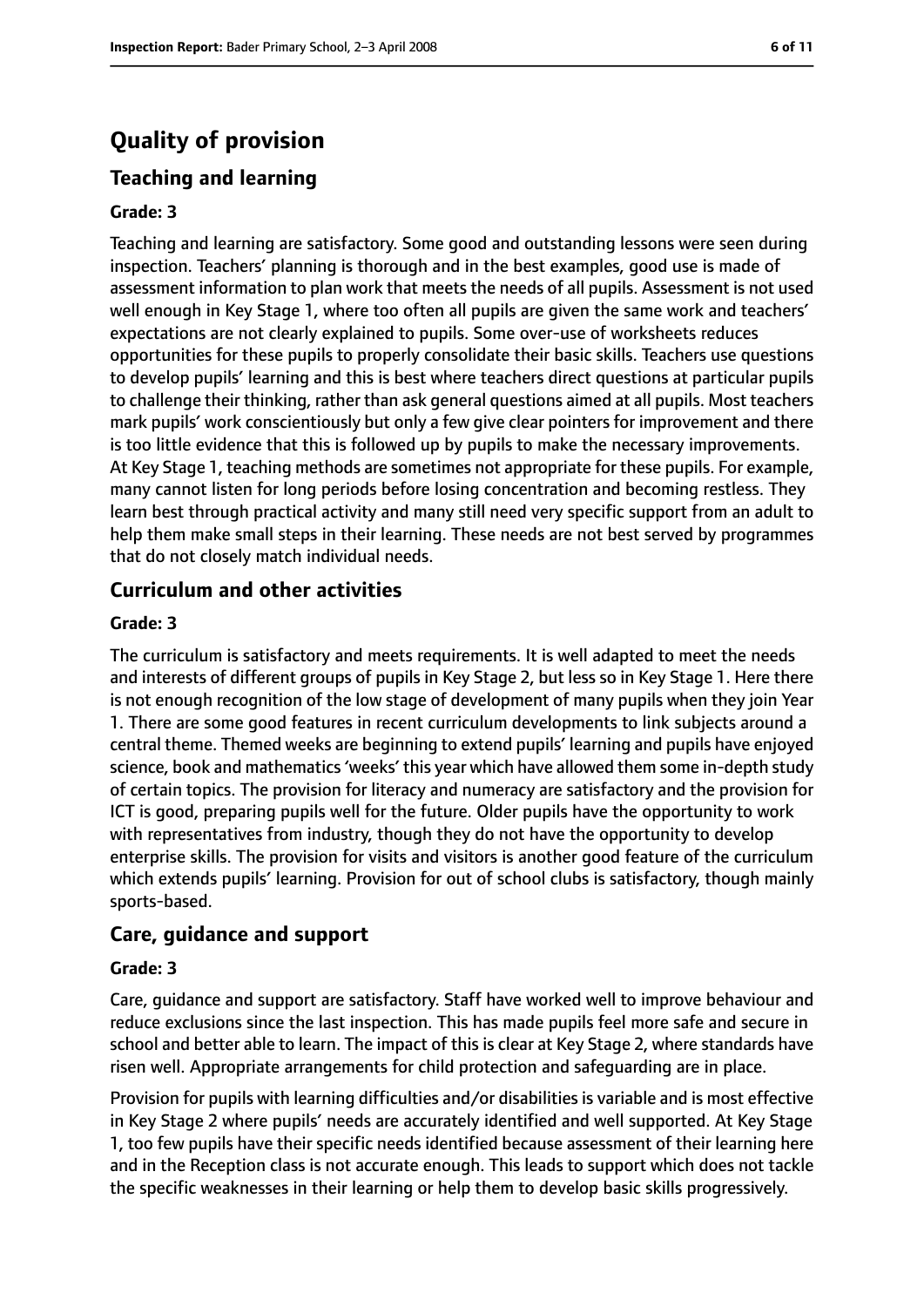Elsewhere in the school, teachers make good use of assessment and give feedback to pupils on how to improve their work.

# **Leadership and management**

#### **Grade: 3**

Leadership and management are satisfactory. The headteacher has provided strong and effective leadership to raise standards at Key Stage 2. Her determination to improve behaviour in order to create a safe and secure learning environment for all pupils has been well supported by staff, so that classrooms are calm and orderly and pupils have a clear understanding of acceptable behaviour. School self-evaluation gives an accurate picture of strengths and weaknesses. Staffing changes this year have meant that allocations of responsibility within the senior leadership have not been sufficiently well-balanced to allow all roles to be effectively discharged. For example, weaknesses in learning for younger pupils, especially those with learning difficulties and/or disabilities, have not been tackled effectively enough. Governors have a sound knowledge of the school and have provided good support to resolve the staffing losses and resource issues of the recent past. They know that the next step is for all governors to play a greater part in first hand monitoring and review of the school's work. Links with parents and external agencies for support are good. Parents are very supportive of the school and many appreciate the work that has gone into improving behaviour and learning.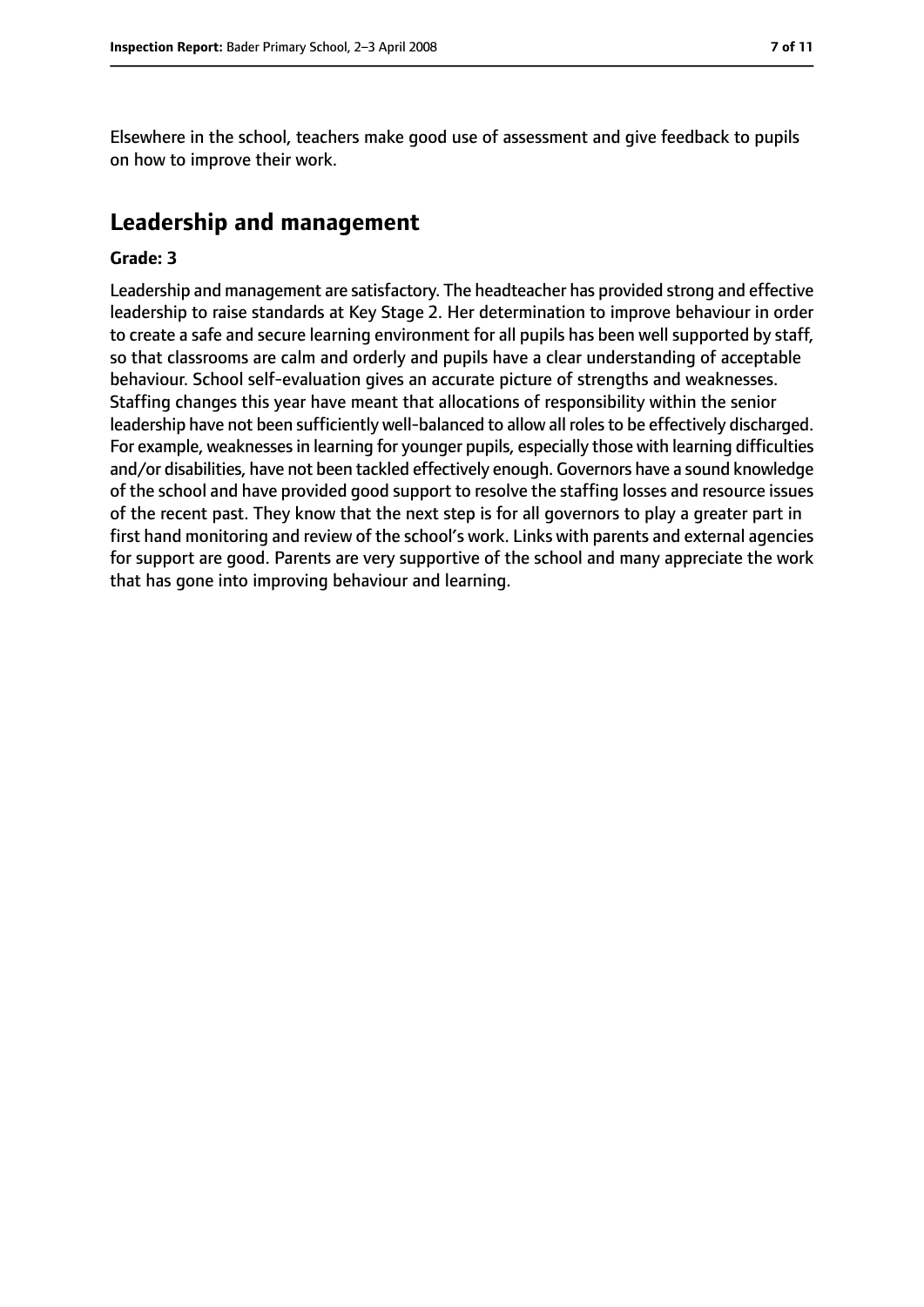**Any complaints about the inspection or the report should be made following the procedures set out in the guidance 'Complaints about school inspection', which is available from Ofsted's website: www.ofsted.gov.uk.**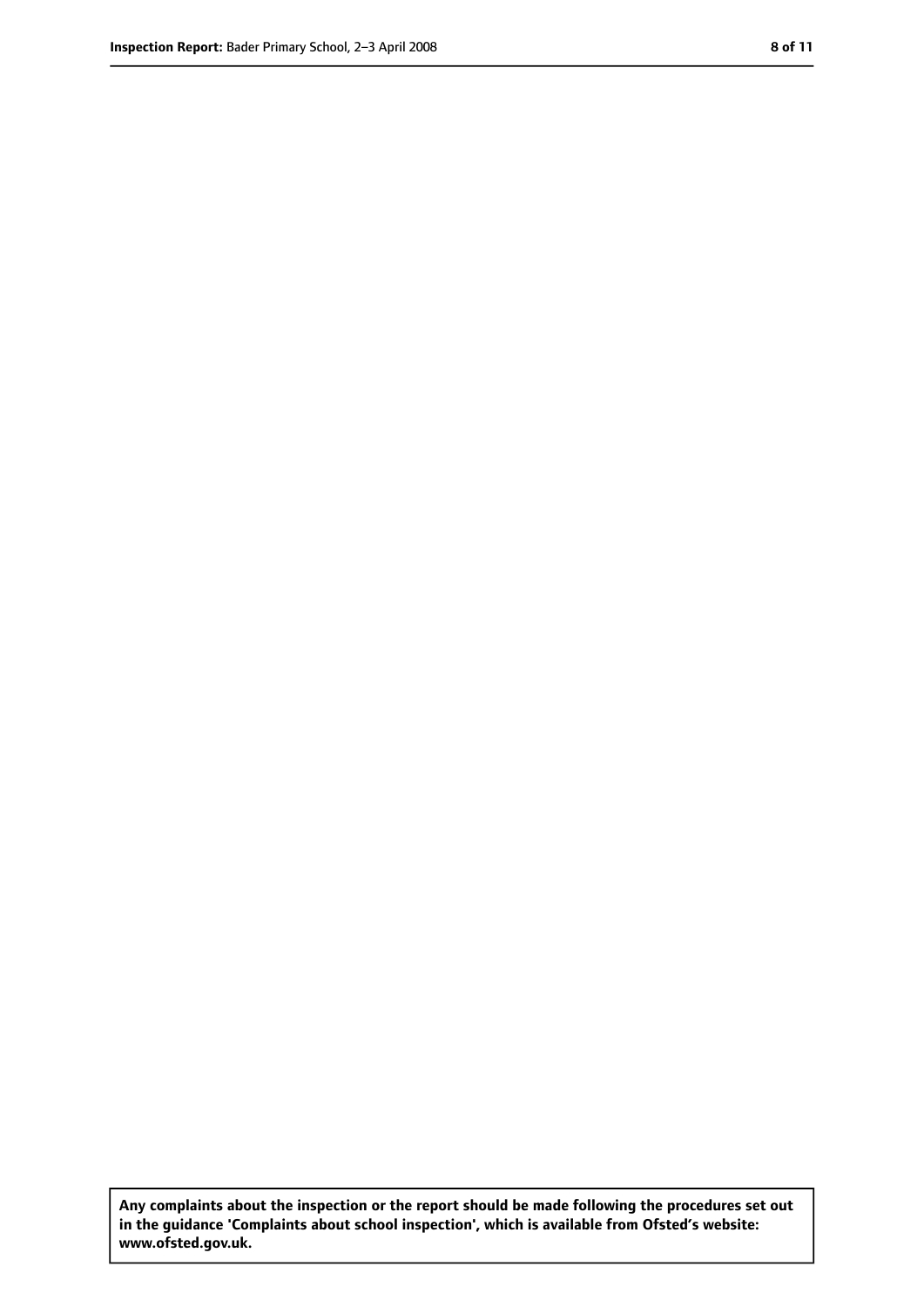#### **Annex A**

# **Inspection judgements**

| $^{\backprime}$ Key to judgements: grade 1 is outstanding, grade 2 good, grade 3 satisfactory, and | <b>School</b>  |
|----------------------------------------------------------------------------------------------------|----------------|
| arade 4 inadeguate                                                                                 | <b>Overall</b> |

# **Overall effectiveness**

| How effective, efficient and inclusive is the provision of education, integrated<br>care and any extended services in meeting the needs of learners? |     |
|------------------------------------------------------------------------------------------------------------------------------------------------------|-----|
| Effective steps have been taken to promote improvement since the last<br>inspection                                                                  | Yes |
| How well does the school work in partnership with others to promote learners'<br>well-being?                                                         |     |
| The effectiveness of the Foundation Stage                                                                                                            |     |
| The capacity to make any necessary improvements                                                                                                      |     |

## **Achievement and standards**

| How well do learners achieve?                                                                               |  |
|-------------------------------------------------------------------------------------------------------------|--|
| The standards <sup>1</sup> reached by learners                                                              |  |
| How well learners make progress, taking account of any significant variations between<br>groups of learners |  |
| How well learners with learning difficulties and disabilities make progress                                 |  |

## **Personal development and well-being**

| How good is the overall personal development and well-being of the<br>learners?                                  |  |
|------------------------------------------------------------------------------------------------------------------|--|
| The extent of learners' spiritual, moral, social and cultural development                                        |  |
| The extent to which learners adopt healthy lifestyles                                                            |  |
| The extent to which learners adopt safe practices                                                                |  |
| How well learners enjoy their education                                                                          |  |
| The attendance of learners                                                                                       |  |
| The behaviour of learners                                                                                        |  |
| The extent to which learners make a positive contribution to the community                                       |  |
| How well learners develop workplace and other skills that will contribute to<br>their future economic well-being |  |

## **The quality of provision**

| How effective are teaching and learning in meeting the full range of the<br>learners' needs?          |  |
|-------------------------------------------------------------------------------------------------------|--|
| How well do the curriculum and other activities meet the range of needs<br>and interests of learners? |  |
| How well are learners cared for, quided and supported?                                                |  |

 $^1$  Grade 1 - Exceptionally and consistently high; Grade 2 - Generally above average with none significantly below average; Grade 3 - Broadly average to below average; Grade 4 - Exceptionally low.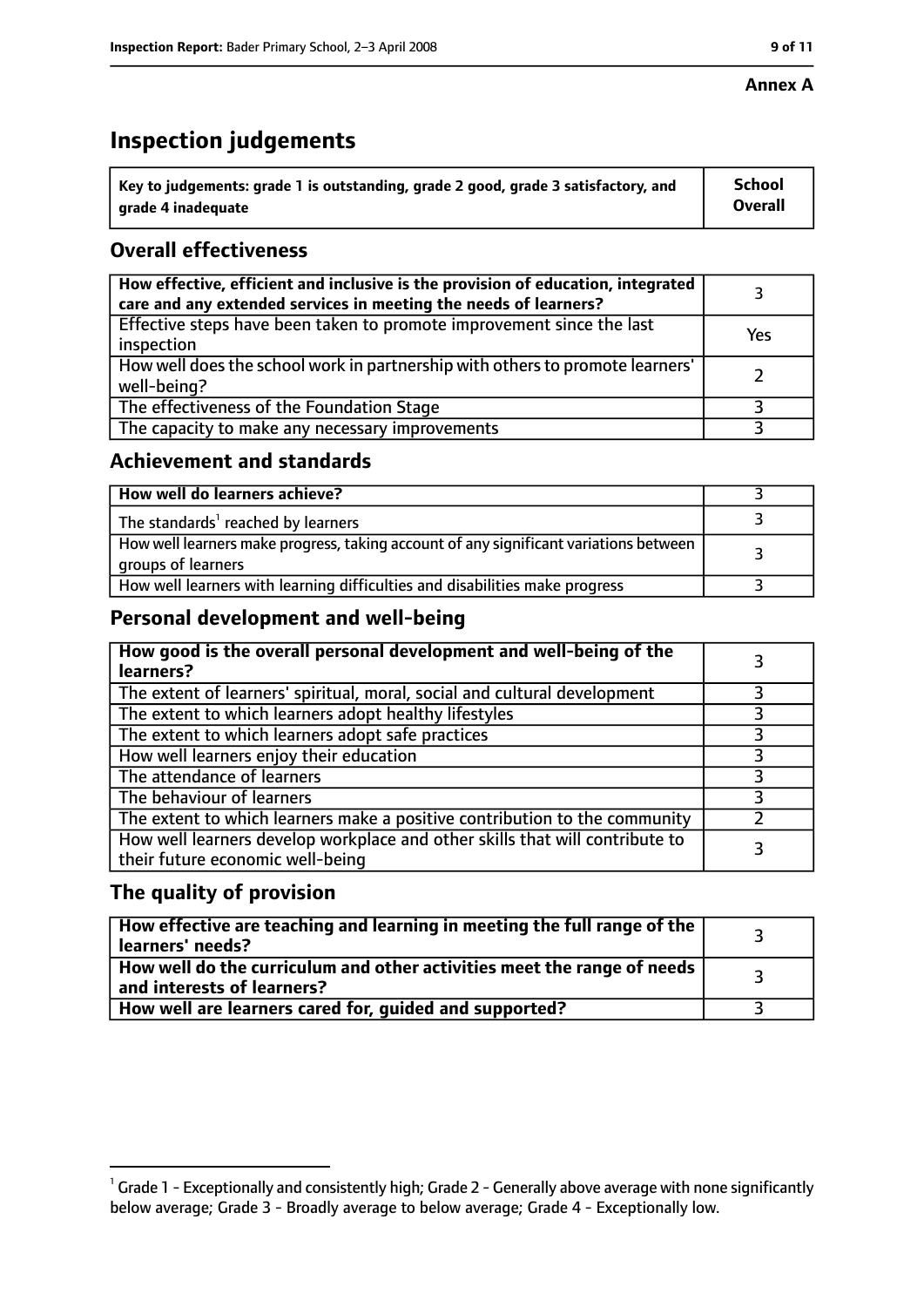# **Annex A**

# **Leadership and management**

| How effective are leadership and management in raising achievement<br>and supporting all learners?                                              |     |
|-------------------------------------------------------------------------------------------------------------------------------------------------|-----|
| How effectively leaders and managers at all levels set clear direction leading<br>to improvement and promote high quality of care and education |     |
| How effectively leaders and managers use challenging targets to raise standards                                                                 | 3   |
| The effectiveness of the school's self-evaluation                                                                                               |     |
| How well equality of opportunity is promoted and discrimination tackled so<br>that all learners achieve as well as they can                     |     |
| How effectively and efficiently resources, including staff, are deployed to<br>achieve value for money                                          | 3   |
| The extent to which governors and other supervisory boards discharge their<br>responsibilities                                                  | 3   |
| Do procedures for safequarding learners meet current government<br>requirements?                                                                | Yes |
| Does this school require special measures?                                                                                                      | No  |
| Does this school require a notice to improve?                                                                                                   | No  |